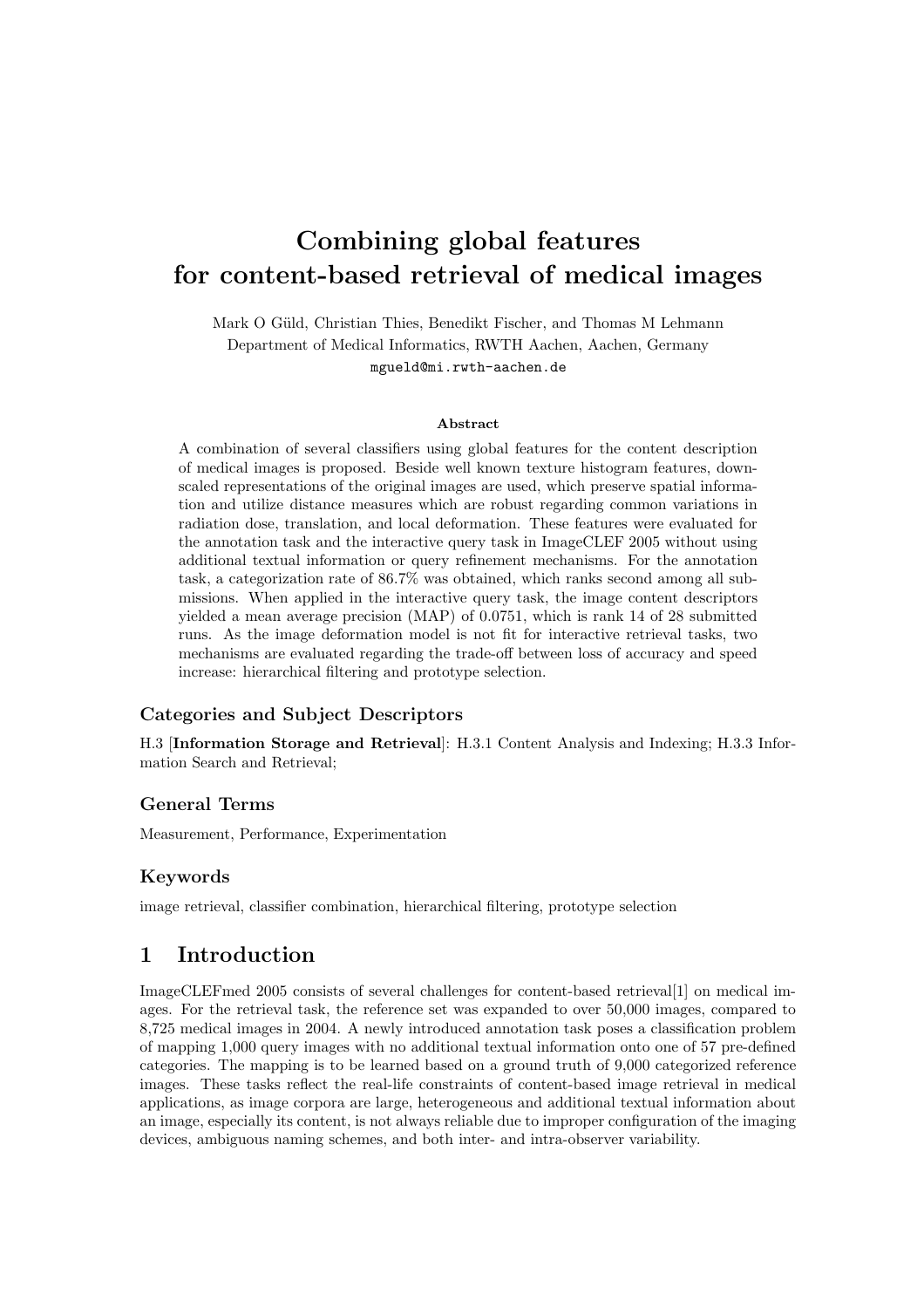# 2 The annotation task

The annotation task consists of 9,000 images grouped into 57 categories and 1,000 images to be automatically categorized. It should be noted that the category definition is based solely on the aspects of

- 1. imaging modality, i.e. identification of the imaging device (three different device types)
- 2. imaging direction, i.e. relative position of the body part towards the imaging device
- 3. anatomy of the body part examined, and
- 4. biological system, which encodes certain contrast agents and a coarse description of the diagnostic motivation for the imaging.

Thus, the category definition does not incorporate any diagnosis information, e.g. the detection of pathologies or their quantitative analysis.

#### 2.1 Image features and their comparison

Based on earlier experiments conducted on a similar image set, three types of features and similarity measures were employed[2].

Tamura et al. proposed a set of texture features to capture global texture properties of an image, namely coarseness, contrast, and directionality[3]. This information is stored in a threedimensional histogram, which is quantized into  $M = 6 \times 8 \times 8 = 384$  bins. To capture this texture information at a comparable scale, the extraction is performed on downscaled images of size  $256\times256$ , ignoring their aspect ratio. Two images q (query) and r (reference) are compared by applying Jensen-Shannon divergence<sup>[4]</sup> on their histograms  $H(q)$  and  $H(r)$ :

$$
d_{\text{JSD}}(q,r) = \frac{1}{2} \sum_{m=1}^{M} \left[ H_m(q) \log \frac{2H_m(q)}{H_m(q) + H_m(r)} + H_m(r) \log \frac{2H_m(r)}{H_m(q) + H_m(r)} \right] \tag{1}
$$

To keep spatial information about the image content, down-scaled representations of the original images are used and the accompanying distance measures work directly on intensity values. It is therefore possible to incorporate a priori knowledge into the distance measure by modelling typical variability in the image data, which does not alter the category that the image belongs to. The cross-correlation function (CCF) from signal processing determines the maximum correlation between two 2D image representations, each one of size  $h \times h$ :

$$
s_{\text{CCF}}(q,r) = \max_{|m|,|n| \le d} \left\{ \frac{\sum_{x=1}^{h} \sum_{y=1}^{h} (r(x-m, y-n) - \overline{r}) \cdot (q(x, y) - \overline{q})}{\sqrt{\sum_{x=1}^{h} \sum_{y=1}^{h} (r(x-m, y-n) - \overline{r})^{2} \sum_{x=1}^{h} \sum_{y=1}^{h} (q(x-m, y-n) - \overline{q})^{2}}} \right\}
$$
(2)

Here,  $q(x, y)$  and  $r(x, y)$  refer to intensity values at a pixel position on the scaled representations of q and r, respectively. Note that  $s_{CCF}$  is a similarity measure and the values lie between 0 and 1. CCF includes robustness regarding two very common variabilites among the images: translation, which is explicitly tested within the search window of size  $2d + 1$ , and radiation dose, which is normalized by subtracting the average intensity values  $\overline{q}$  and  $\overline{r}$ . For the experiments, downscaling to  $32 \times 32$  pixels and a translation window of size  $d = 4$  was used, i.e. translation can vary from −4 to +4 pixels in both x- and y-direction.

While  $s_{\text{CCF}}$  considers global displacements, i.e. translations of entire images, pathologies, implants and normal inter-patient variability suggest to model local deformations for medical images. This can be done with an image distortion model (IDM)[5]: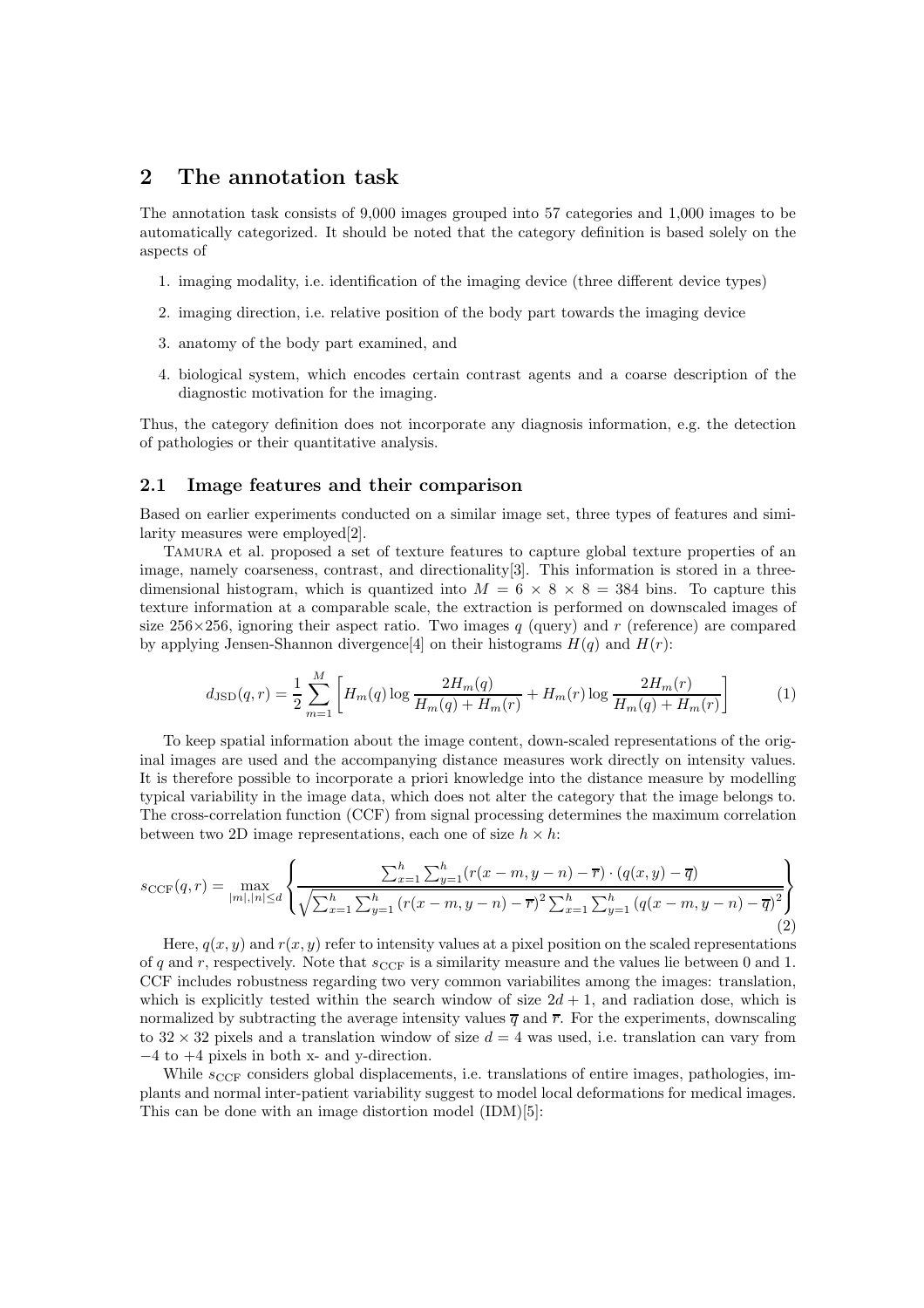$$
d_{\text{IDM}}(q,r) = \sum_{x=1}^{X} \sum_{y=1}^{Y} \min_{|x'|,|y'| \le W_1} \left\{ \sum_{|x''|,|y''| \le W_2} ||r(x+x'+x'',y+y'+y'') - q(x+x'',y+y'')||_2 \right\}
$$
(3)

Again,  $q(x, y)$  and  $r(x, y)$  refer to intensity values of the scaled representations. Note that each pixel of q must be mapped on some pixel in  $r$ , whereas not all pixels of  $r$  need to be target of a mapping. Two parameters steer  $d_{\text{IDM}}$ :  $W_1$  defines the size of the neighborhood when searching for a corresponding pixel. To prevent a totally unordered pixel mapping, it is useful to incorporate the local neighborhood as context when evaluating a correspondence hypothesis. The size of the context information is controlled by  $W_2$ . For the experiments,  $W_1 = 2$ , i.e. a  $5 \times 5$  pixel search window, and  $W_2 = 1$ , i.e. a  $3 \times 3$  context patch are used. Also, better results are obtained if the gradient images are used instead of the original images, because the correspondence search will then focus on contrast and be robust to global intensity differences due to radiation dose. It should be noted that this distance measure is computationally expensive as each window size influences the computation time in quadratic manner. The images were scaled to a fixed height of 32 pixels, i.e. the original aspect ratio was preserved.

#### 2.2 Nearest-neighbor classifier

To obtain a decision  $q \mapsto c \in \{1 \dots C\}$  for a query image q, a nearest neighbor classifier evaluating k nearest neighbors according to a distance measure is used  $(k-NN)$ . It simply votes for the category which accumulated the most votes among the  $k$  reference images closest to  $q$ . This classifier also allows visual feedback in interactive queries.

#### 2.3 Classifier combination

Prior experiments showed that the performance of the single classifiers can be improved significantly if their single decisions are combined $[2]$ . This is especially the case for classifiers which model different aspects of the image content, such as the global texture properties with no spatial information and the scaled representations, which keep spatial information. The easiest way is a parallel combination scheme, since it can be performed as a post-processing step after the single classifier stage[6]. Also, no assumptions are required for the application, whereas a serial or sieve-like combination require an explicit construction.

For comparability, the distance values  $(d_{\text{Tamura}}, d_{\text{IDM}})$  are normalized at first over all distances  $d(q, r_i), i = 1...N$  between sample q and each reference  $r_i$ :

$$
d'(q, r_i) = \frac{d(q, r_i)}{\sum_{n=1}^{N} d(q, r_n)}
$$
\n
$$
(4)
$$

Afterwards, a new distance measure can be obtained by a weighted sum of distance measures  $d_1$ ,  $d_2$ .

$$
d_{c}(q,r) = \lambda \cdot d'_{1}(q,r) + (1 - \lambda) \cdot d'_{2}(q,r), \lambda \in [0;1]
$$
\n(5)

For a similarity measure s,  $d(q, r) := 1 - s(q, r)$  is used and the normalization is performed afterwards. Thus, the parallel combination of the three classifiers results in

$$
d_{\text{combined}}(q, r) = \lambda_{\text{Tamura}} \cdot d'_{\text{Tamura}}(q, r) + \lambda_{\text{CCF}} \cdot d'_{\text{CCF}}(q, r) + \lambda_{\text{IDM}} \cdot d'_{\text{IDM}}(q, r)
$$
(6)

with  $\lambda_{\text{Tamura}}, \lambda_{\text{CCF}}, \lambda_{\text{IDM}} \geq 0$  and  $\lambda_{\text{Tamura}} + \lambda_{\text{CCF}} + \lambda_{\text{IDM}} = 1$ .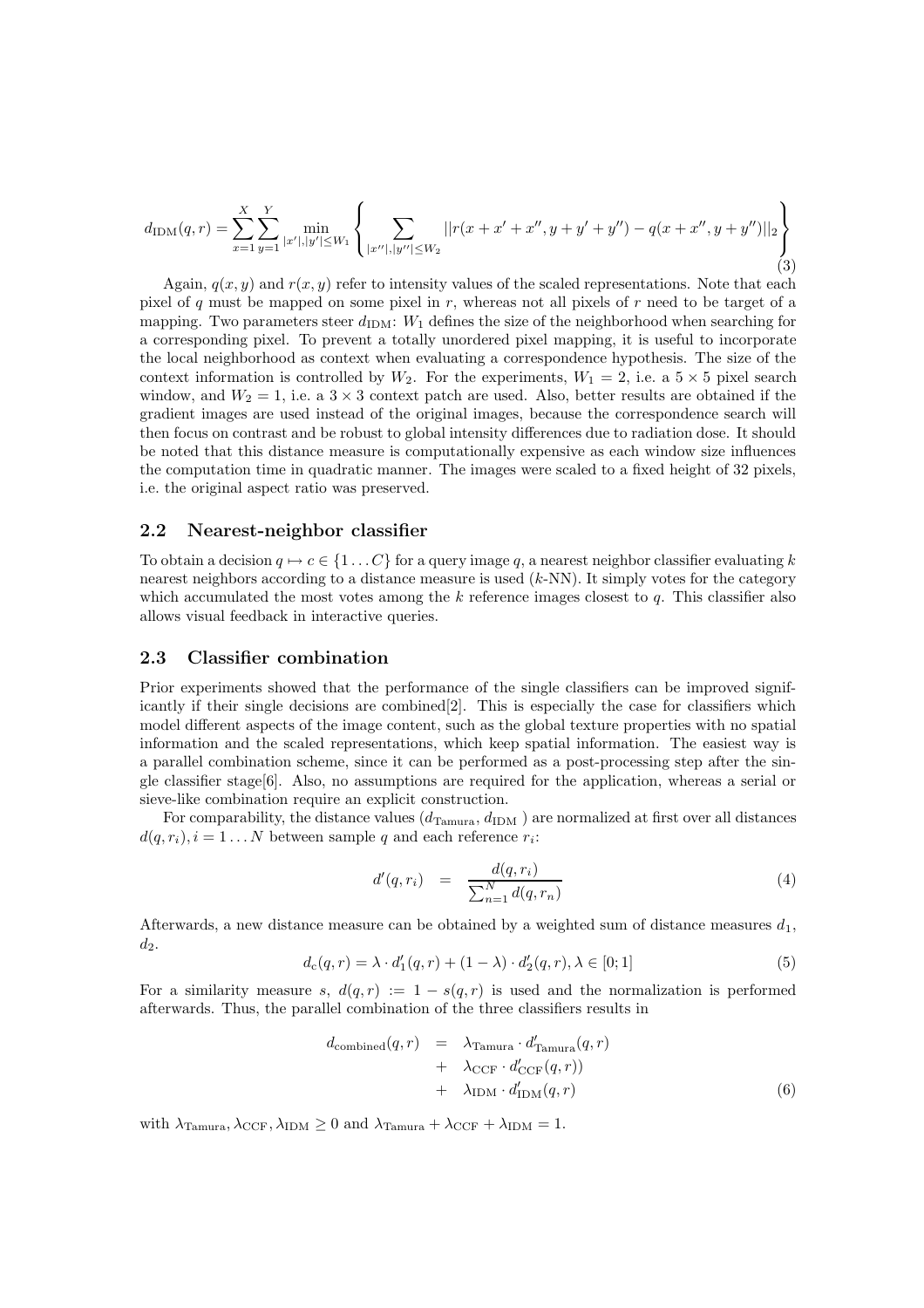### 2.4 Training and evaluation on the reference set

The combined classification process relies on three parameters:  $\lambda_{\text{Tamura}}$ ,  $\lambda_{\text{CCF}}$  and k for the number of nearest neighbors to be evaluated  $(\lambda_{IDM}$  is linear dependent). To obtain suitable values for them, the reference set of 9,000 images was split at random into a training set of 8,000 images and a test set of 1,000 images. The best parameter values found for this configuration are then applied to the 1,000 query images. For practical reasons, the matrices  $D_{\text{Tamura}} = (d_{\text{Tamura}}(q_i, r_j))_{ij}$ ,  $S_{\text{CCF}} =$  $(s_{\text{CCF}}(q_i, r_j))_{ij}$ , and  $D_{\text{IDM}} = (d_{\text{IDM}}(q_i, r_j))_{ij}$  are computed once. Afterwards, all combination experiments can be performed rather quickly by processing the matrices.

#### 2.5 Use of class prototypes

Since the distance computations for the scaled representations are rather expensive, there is -in general- great interest for prototype selection which allows to save computation time, storage space and might even improve the categorization rate by removing possible outliers in the reference set.

Prototype sets can be obtained in various ways [7]. For simplicity, only random prototype selection and KCentres for K=1 and a simplified variation of it were used. Based on the empirically optimized  $d_{\text{combined}}$ , a set of category prototypes is computed by using KCentres:  $R_{\text{prototvbes}} \subset$  $R = \bigcup_{c=1...C} R_c$ , with  $R_c$  being the set of all references belonging to class c, can be determined:

$$
R_{\text{prototypes}} = \bigcup_{c=1...C} \left\{ \arg \min_{r \in R_c} \left\{ \sum_{q' \in R_c} d_{\text{combined}}(r, r') \right\} \right\} \tag{7}
$$

These elements  $\{r_c\}, c = 1..C$  yield the smallest sum of distances to all members of their respective category.

The prototypes are used to obtain a dissimilarity-space representation of the reference images and the unknown images:

$$
r \mapsto (d(r, r'_1), \dots, d(r, r'_C))^{tr} \in I\!\!R^C
$$
\n(8)

$$
q \mapsto (d(q, r'_1), \dots, d(q, r'_C))^{tr} \in I\!\!R^C
$$
\n
$$
(9)
$$

For the classification, two representations are compared using Euclidian distance.

# 3 The retrieval task

The retrieval task uses 50,024 images for reference and consists of 25 queries, which are given as a combination of text information and query images, with some queries specifying both positive and negative example images. While the image data for the annotation task only contains grayscale images from mostly x-ray modalities (plain radiography, fluoroscopy, and angiography), the image material in this task is much more heterogeneous: It also contains photographs, ultrasonic imaging and even scans of illustrations used for teaching. Note that the interactive task demands a higher level of image understanding, since several of the 25 queries directly refer to the diagnosis of medical images, which is often based on local image details, e.g. bone fractures or the detection of emphysema in computed tomography images (CT) of the lungs.

#### 3.1 Image features and their comparison

The content representations described in the previous section only use grayscale information, i.e. color images are converted into grayscale by using standard color weighting:

$$
Y = \frac{6969 \cdot R + 23434 \cdot G + 2365 \cdot B}{32768} \tag{10}
$$

In general, however, color is the single most important discriminate feature type on stock-house media and the image corpus used for the interactive query task contains many photographs, color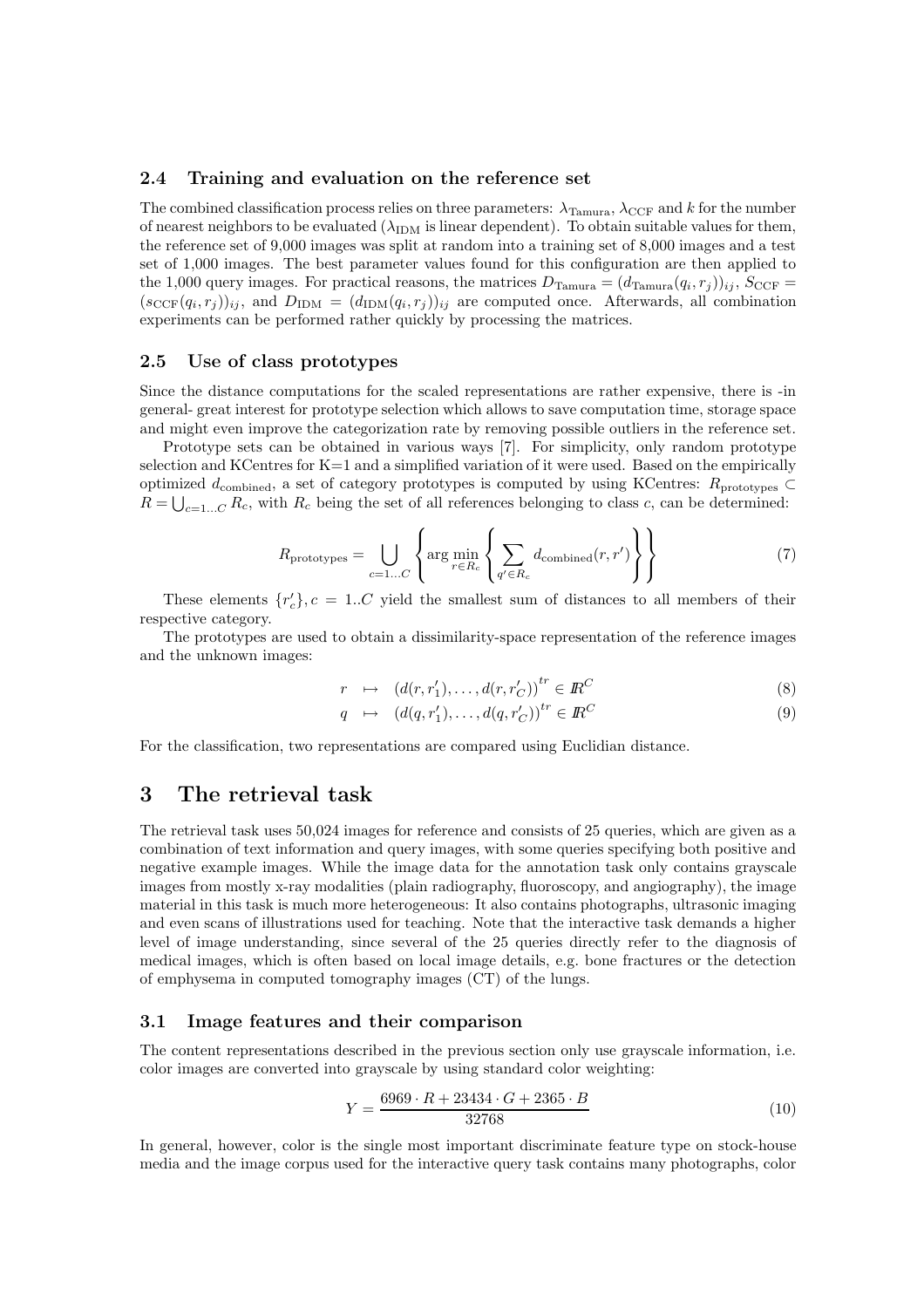|                                                                  | Categorization rate |       |
|------------------------------------------------------------------|---------------------|-------|
| Content representation                                           | $k=1$               | $k=5$ |
| TAMURA texture histogram, Jensen-Shannon divergence              | 69.3                | 70.3  |
| $32\times32$ , CCF (9 $\times$ 9 translation window)             | 81.6                | 82.6  |
| X×32, IDM (gradients, $5 \times 5$ window, $3 \times 3$ context) | 85.0                | 83.8  |
| $X \times 32$ , IDM (as above, $32x32$ Euclid 500-NN as filter)  | 84.1                | 83.5  |

Table 1: Results for single classifiers.

scans of teaching material, and microscopic imaging. Therefore, a basic color feature was employed to compute mean, variance and third order moments for each color channel red, green, and blue. This yields a 9-dimensional feature vector. Euclidean distance with equal weights for each color component is used to compute the distance between two vectors.

#### 3.2 Summation scheme for queries consisting of multiple images

Some of the queries do not consist of a single example image, but use several images as a query pool Q: positive and negative examples. For such queries, a simple summation scheme is used to obtain an overall distance:

$$
d(Q, r) = \sum_{i=1}^{|Q|} w_i \cdot d'(q_i, r), Q = \bigcup_i \{ (q_i, w_i) \}, w_i = \begin{cases} 1: q_i \text{ positive ex.} \\ -1: q_i \text{ negative ex.} \end{cases}
$$
(11)

## 4 Results

All results were obtained non-interactively, i.e. without relevance feedback by a human user, and without using textual information for the interactive query task.

#### 4.1 Annotation task

Table 1 shows the categorization results obtained for the 1,000 unknown images using single classifiers. As IDM is very expensive (see running times below), a serial combination with a faster, but more inaccurate classifier as a filter was also tested. For this, Euclidian distance on  $32 \times 32$ scaled representations was used and only the 500 closest references were passed to IDM. This cuts computation time down to  $1/18$ , as the costs for the filtering step are neglectable.

To obtain the optimal empirical weighting coefficients  $\lambda$  for the parallel combination, an exhaustive search would have been necessary. Instead, a more time-efficient two-step process was employed: First, a combination of the two spatial representations was considered. Afterwards, a combination of the combined spatial representations with the Tamura texture feature was investigated. Both runs tested values for  $\lambda$  increasing at a stepsize of 0.1. The results for these two steps on the testing set, i.e. 1,000 images of the 9,000 original reference images, are shown in Tab. 2.

This results in the parameter configuration shown in Tab.3. When using this parameter set for the classification of the 1,000 images to be categorized, a categorization rate of 86.7% for the 1-NN is obtained.

Using the 57 prototypes obtained via (7) as a representation set, a dissimilarity-space representation for the reference set and the unknown set was computed. The dissimilarity representations were then compared using a Euclidian distance. In addition, not only the elements with minimum sum of distances were used, but also the ones with the best  $n, n = 2...5$  elements per category. This yields 114, 171, 228, and 285 components for the representation vectors. For comparison, experiments were also done for a random pick of 1 . . . 5 elements per category, resulting in representation vectors of the same size. The results are shown in Fig.1.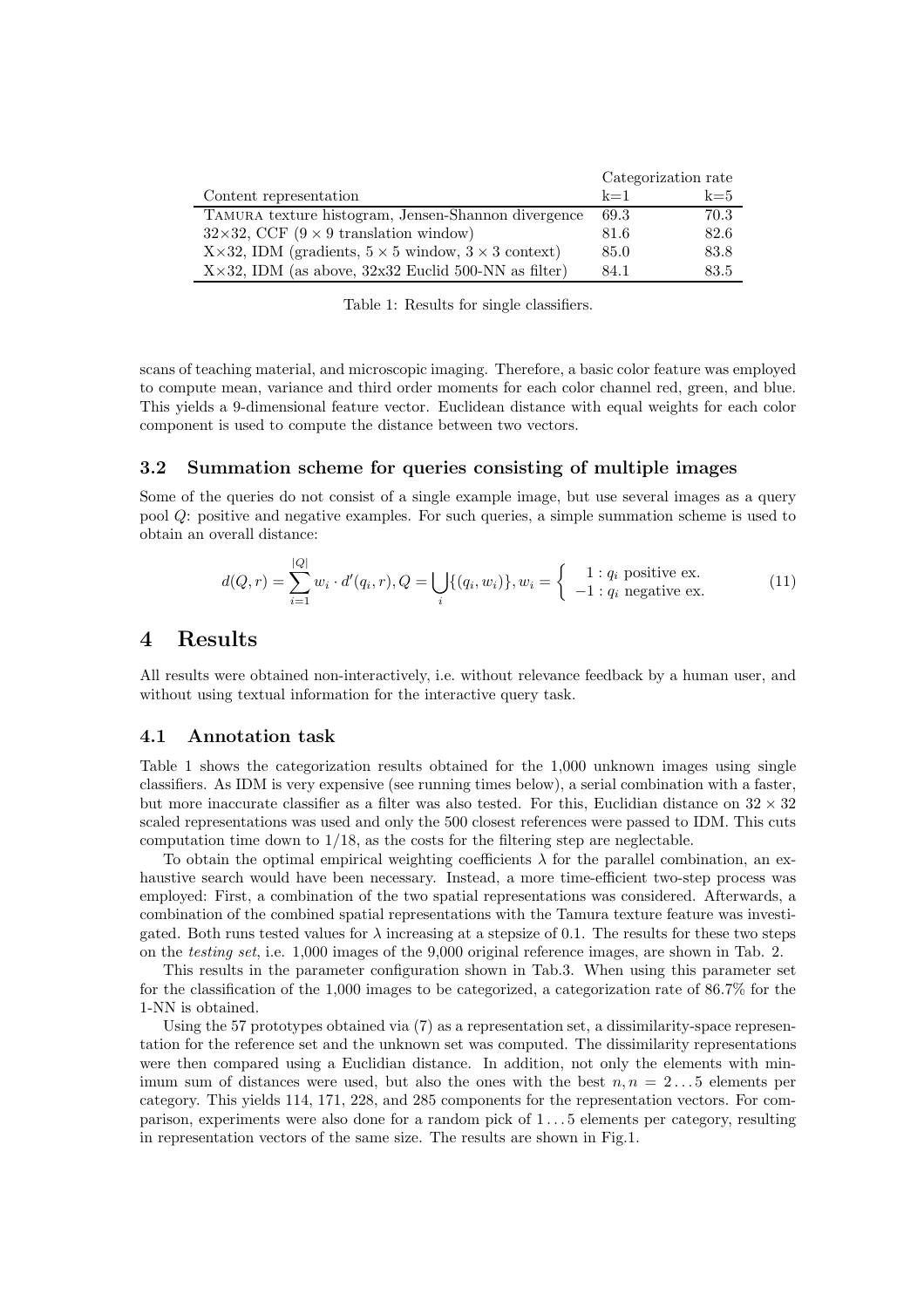|                      | Weights             |       | Categorization rate | Weights |                   |                           | Categorization rate |       |
|----------------------|---------------------|-------|---------------------|---------|-------------------|---------------------------|---------------------|-------|
| $\lambda_{\rm{IDM}}$ | $\lambda_{\rm CCF}$ | $k=1$ | $k=5$               |         | $\lambda$ IDM.CCF | $\lambda_{\text{Tamura}}$ | $k=1$               | $k=5$ |
|                      |                     |       |                     |         |                   |                           |                     |       |
| 0.0                  | 1.0                 | 82.5  | 80.9                |         | 0.0               | 1.0                       | 70.8                | 69.0  |
| 0.1                  | 0.9                 | 84.0  | 82.0                |         | 0.1               | 0.9                       | 78.1                | 76.9  |
| 0.2                  | 0.8                 | 84.8  | 83.5                |         | 0.2               | 0.8                       | 81.4                | 80.7  |
| 0.3                  | 0.7                 | 85.6  | 84.1                |         | 0.3               | 0.7                       | 83.5                | 83.1  |
| 0.4                  | 0.6                 | 85.6  | 84.3                |         | 0.4               | 0.6                       | 84.6                | 84.0  |
| 0.5                  | 0.5                 | 85.5  | 84.5                |         | 0.5               | 0.5                       | 85.5                | 84.6  |
| 0.6                  | 0.4                 | 86.2  | 84.2                |         | 0.6               | 0.4                       | 86.7                | 85.2  |
| 0.7                  | 0.3                 | 86.6  | 84.5                |         | 0.7               | 0.3                       | 86.7                | 85.1  |
| 0.8                  | 0.2                 | 85.9  | 84.0                |         | 0.8               | 0.2                       | 86.6                | 85.1  |
| 0.9                  | 0.1                 | 85.5  | 82.8                |         | 0.9               | 0.1                       | 86.6                | 84.9  |
| $1.0\,$              | 0.0                 | 84.7  | 82.6                |         | $1.0\,$           | 0.0                       | 86.6                | 84.5  |

Table 2: Results on the testing subset, combination of IDM, CCF (left), combination of IDM, CCF, and TAMURA texture (right).

| $\lambda$ idm | ACCE | $\lambda$ Tamura | κ |
|---------------|------|------------------|---|
| 0.42          | በ 18 | 04               |   |

Table 3: Empirical weighting parameters for the annotation task.



Figure 1: Results for single classifiers using dissimilarity representation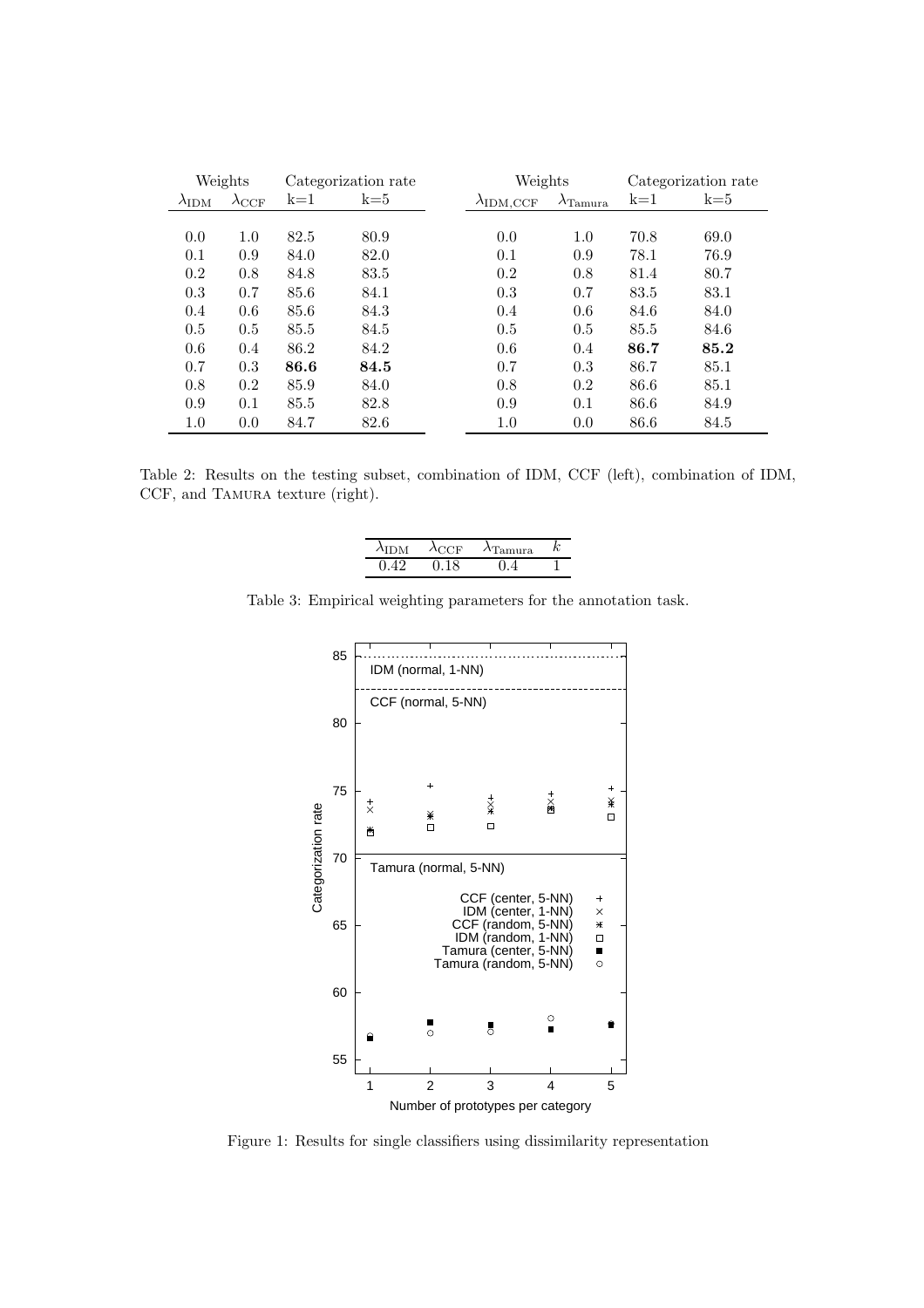| $\lambda_{\rm{IDM}}$ | $\lambda_{\rm{IDM}}$ | $\lambda_{\text{IDM}}$ | $\lambda_{\rm RGB}$ | MAP    |
|----------------------|----------------------|------------------------|---------------------|--------|
| 0.4                  | 0.4                  | 02                     | 0 O                 | 0.0659 |
| 0.36                 | 0.36                 | 0.18                   | 0.1                 | 0.0751 |

Table 4: Results for the interactive query task.

| Content Representation                                                     | Extraction s    | Query [s]    |
|----------------------------------------------------------------------------|-----------------|--------------|
|                                                                            | (per reference) | (per sample) |
| TAMURA texture histogram, Jensen-Shannon divergence                        |                 |              |
| $32\times32$ , CCF (9 $\times$ 9 translation window)                       |                 |              |
| $X \times 32$ , IDM (gradients, $5 \times 5$ window, $3 \times 3$ context) |                 | 190          |
| $X \times 32$ , IDM (as above, $32x32$ Euclid 500-NN as filter)            |                 |              |

Table 5: Running times for the annotation task.

#### 4.2 Retrieval task

Since no ground truth for the automatical optimization of the parameters is available, only a short visual inspection was done and two runs were submitted. The results are listed in Tab.4. The result quality is measured by mean average precision (MAP).

These results are 19th and 14th place among 28 submitted runs in the "visual only, automatic" category of this task, reaching half the MAP of the leading competitor in this category.

### 4.3 Running times

Table 5 lists the computation times of the algorithms for the annotation task on a standard Pentium 4 PC running at 2.6 GHz. For the retrieval task, extraction times per image are identical and query time is 5.5 times higher as there are 50,000 references compared to 9,000.

# 5 Discussion

Concerning running times, texture features by Tamura and CCF are fit for interactive use. By prefiltering with a computationally inexpensive distance measure, computation time can be severly reduced without sacrificing too much accuracy. In the experiments, pre-filtering clearly outperformed dissimilarity space approaches for both random prototype selection and 1centres. However, further evaluation of algorithms for prototype selection is necessary. The parallel combination of single classifiers proved very useful, as it improves the categorization results considerably and can also be performed as an easy post-processing step on the distance matrices.

#### 5.1 Annotation task

The results obtained for the annotation task verify the results obtained on a smaller corpus using leaving-one-out[2].

Note that the rather high weight  $\lambda_{\text{Tamura}}$  overemphasizes the role of the texture features in the experiments, as the actual improvement of the categorization rate is statistically insignificant for the 1-NN. It marginally improves the quality of the next nearest neighbors a bit as seen in the results for the 5-NN, which produces slightly better results for interactive queries which list a set of nearest neighbors.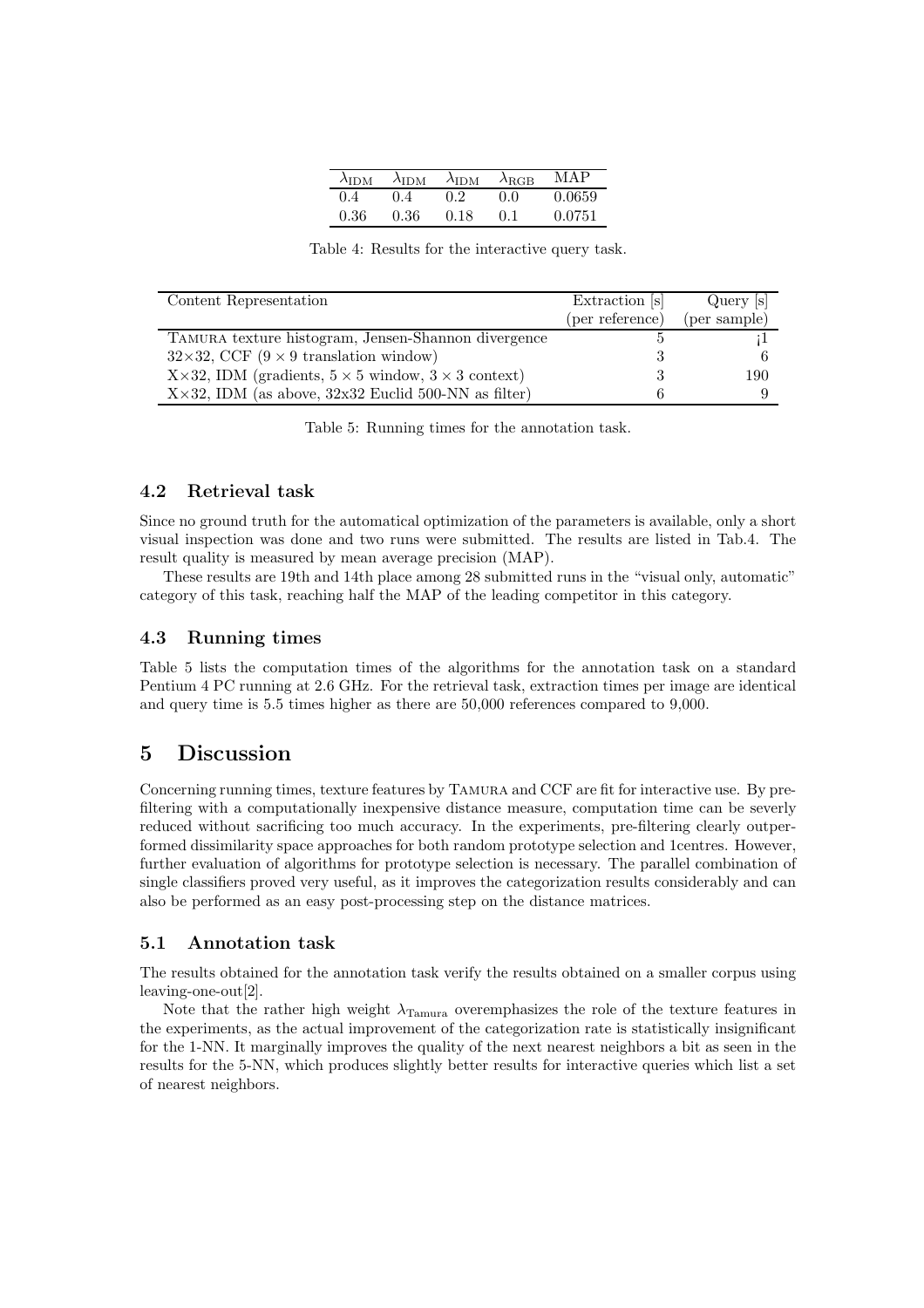| Query          | Semantic constraint                                     |
|----------------|---------------------------------------------------------|
| $\mathfrak{D}$ | fracture of the femur                                   |
| 10             | emphysema in lung CT                                    |
| 12             | enlarged heart in PA chest radiograph                   |
| 15             | gross pathologies of myocardial infarction              |
| 16             | osteoarthritis in hand                                  |
| 17             | micro nodules in lung CT                                |
| 18             | tuberculosis in chest radiograph                        |
| 19             | Alzheimer's desease in microscopic pathologies          |
| 20             | chronic myelogenous leukemia in microscopic pathologies |
| 21             | bone fracture(s) in radiograph                          |
| 23             | differentiate between malignant and benign melanoma     |
| 24             | right middle lobe pneumonia                             |

Table 6: Queries in the interactive retrieval task which directly refer to diagnoses.

#### 5.2 Interactive query task

While results were satisfactory for queries based on grayscale radiographs, other queries, especially from photograpy imaging, had rather poor results. It should also be noted that several queries demand a high level of image content understanding, as they aim at diagnosis-related information, which is often derived from local details in the image (see Tab.6).

The methods used in this work to describe the image content either preserve no spatial information at all (texture features by Tamura) or capture it at very large scale, omitting local details important for diagnosis-relevant questions. Using only the image information, such queries cannot be processed with satisfactory quality of the results with a one-level approach. Refering to the concepts described in [8], the methods employed in this paper work on the categorization layer of the content abstraction chain. For a better query completion, subsequent image abstraction steps are required.

# 6 Acknowledgment

This work is part of the IRMA project, which is funded by the German Research Foundation, grant Le 1108/4.

### References

- [1] Smeulders AWM, Worring M, Santini S, Gupta A, Jain R. Content-based image retrieval at the end of the early years. IEEE Transactions on Pattern Analysis and Machine Intelligence 22(12): 1349-1380, 2000.
- [2] Güld MO, Keysers D, Deselaers T, Leisten M, Schubert H, Ney H, Lehmann TM, Comparison of global features for categorization of medical images Proceedings SPIE 2004; 5371: 211-222
- [3] Tamura H, Mori S, Yamawaki T. Textural features corresponding to visual perception. IEEE Transactions on Systems, Man, and Cybernetics; SMC-8(6), 460-472, 1978.
- [4] Puzicha J, Rubner Y, Tomasi C, Buhmann J. Empirical evaluation of dissimilarity measures for color and texture. Proceedings International Conference on Computer Vision, 2, 1165-1173, 1999.
- [5] Keysers D, Gollan C, Ney H. Classification of medical images using non-linear distortion models. Proceedings BVM 2004, Bildverarbeitung für die Medizin 2004, Springer-Verlag, Berlin, 366-370, 2004.